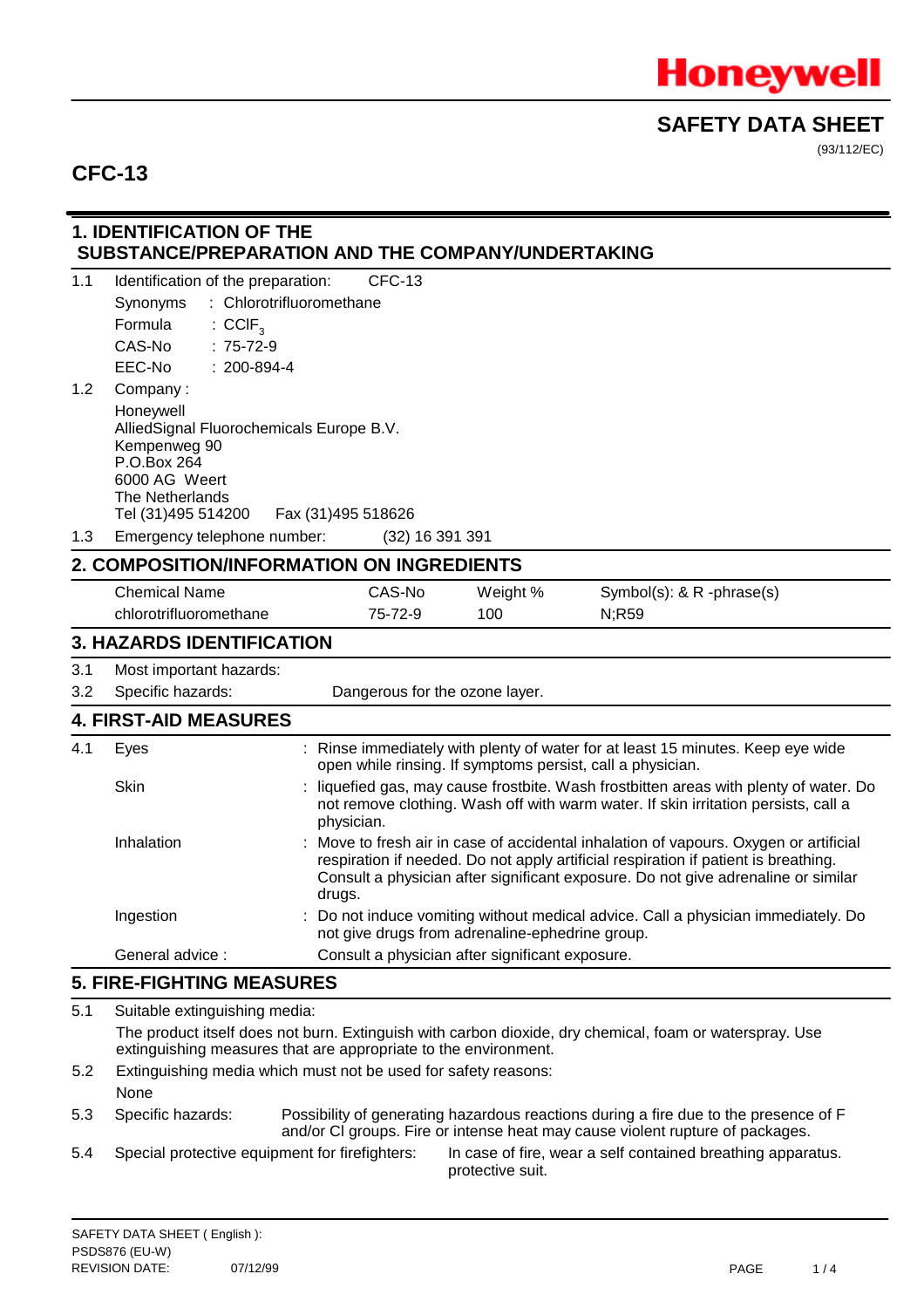

(93/112/EC)

## **CFC-13**

| 5.5  | Specific methods:                                          |                                                                                                                                               |                 |                                                                                                                                              | tanks with water spray.                                                                                                                                              | Standard procedure for chemical fires. In the event of fire, cool                                                                |  |
|------|------------------------------------------------------------|-----------------------------------------------------------------------------------------------------------------------------------------------|-----------------|----------------------------------------------------------------------------------------------------------------------------------------------|----------------------------------------------------------------------------------------------------------------------------------------------------------------------|----------------------------------------------------------------------------------------------------------------------------------|--|
|      | <b>6. ACCIDENTAL RELEASE MEASURES</b>                      |                                                                                                                                               |                 |                                                                                                                                              |                                                                                                                                                                      |                                                                                                                                  |  |
| 6.1  | Personal precautions:                                      |                                                                                                                                               |                 | Use personal protective equipment. Evacuate personnel to safe<br>areas. Do not breath vapours or spray mist. Ensure adequate<br>ventilation. |                                                                                                                                                                      |                                                                                                                                  |  |
| 6.2  | Methods for cleaning up:                                   |                                                                                                                                               |                 | Shut off leaks if without risk. Solid evaporates. Ensure adequate<br>ventilation.                                                            |                                                                                                                                                                      |                                                                                                                                  |  |
|      | 7. HANDLING AND STORAGE                                    |                                                                                                                                               |                 |                                                                                                                                              |                                                                                                                                                                      |                                                                                                                                  |  |
| 7.1  | Handling:                                                  | Keep away from heat, sources of ignition. Do not puncture or drop container. Provide<br>sufficient air exchange and/or exhaust in work rooms. |                 |                                                                                                                                              |                                                                                                                                                                      |                                                                                                                                  |  |
| 7.2  | Storage:                                                   |                                                                                                                                               |                 |                                                                                                                                              | Keep containers tightly closed in a cool, well-ventilated place. Store in a cool and shaded<br>area. Do not expose to temperatures above 50 °C. Keep tightly closed. |                                                                                                                                  |  |
|      | 8. EXPOSURE CONTROLS / PERSONAL PROTECTION                 |                                                                                                                                               |                 |                                                                                                                                              |                                                                                                                                                                      |                                                                                                                                  |  |
| 8.1  | Engineering measures to reduce exposure:                   |                                                                                                                                               |                 |                                                                                                                                              |                                                                                                                                                                      |                                                                                                                                  |  |
|      | Ensure adequate ventilation, especially in confined areas. |                                                                                                                                               |                 |                                                                                                                                              |                                                                                                                                                                      |                                                                                                                                  |  |
| 8.2  | Personal protection equipment:                             |                                                                                                                                               |                 |                                                                                                                                              |                                                                                                                                                                      |                                                                                                                                  |  |
|      | - Respiratory protection:                                  |                                                                                                                                               |                 |                                                                                                                                              |                                                                                                                                                                      | In case of insufficient ventilation wear suitable respiratory equipment,<br>preferably a compressed airline breathing apparatus. |  |
|      | - Hand protection:                                         |                                                                                                                                               |                 | impervious butyl rubber gloves.                                                                                                              |                                                                                                                                                                      |                                                                                                                                  |  |
|      | - Eye protection:                                          |                                                                                                                                               |                 |                                                                                                                                              |                                                                                                                                                                      | Wear as appropriate: safety glasses, goggles. Wear face-shield and<br>protective suit for abnormal processing problems.          |  |
|      | - Skin and body protection:                                |                                                                                                                                               |                 |                                                                                                                                              |                                                                                                                                                                      | Chemical resistant apron, long sleeved clothing, safety shoes.                                                                   |  |
| 8.3  | Exposure limit(s):                                         |                                                                                                                                               |                 |                                                                                                                                              |                                                                                                                                                                      |                                                                                                                                  |  |
|      | Honeywell                                                  |                                                                                                                                               |                 | : chlorotrifluoromethane: 1000ppm (TWA)                                                                                                      |                                                                                                                                                                      |                                                                                                                                  |  |
|      | : Chlortrifluormethan: 1000ppm; 4330mg/m3<br>MAK-Werte (D) |                                                                                                                                               |                 |                                                                                                                                              |                                                                                                                                                                      |                                                                                                                                  |  |
|      | MAC (Nederland)                                            |                                                                                                                                               |                 | : chloortrifluormethaan: 2000ppm; 8700mg/m3                                                                                                  |                                                                                                                                                                      |                                                                                                                                  |  |
|      | 9. PHYSICAL AND CHEMICAL PROPERTIES                        |                                                                                                                                               |                 |                                                                                                                                              |                                                                                                                                                                      |                                                                                                                                  |  |
| 9.1  | Form                                                       |                                                                                                                                               |                 | colourless gas                                                                                                                               |                                                                                                                                                                      |                                                                                                                                  |  |
| 9.2  | Odour                                                      |                                                                                                                                               |                 | very faint, ether-like                                                                                                                       |                                                                                                                                                                      |                                                                                                                                  |  |
| 9.3  | pH                                                         | (at)                                                                                                                                          | $^{\circ}$ C) : |                                                                                                                                              |                                                                                                                                                                      | not applicable                                                                                                                   |  |
| 9.4  | Boiling point/range                                        |                                                                                                                                               |                 | $-81.4$                                                                                                                                      | $\rm ^{o}C$                                                                                                                                                          |                                                                                                                                  |  |
| 9.5  | Melting point/range                                        |                                                                                                                                               |                 | $-181$                                                                                                                                       | °C                                                                                                                                                                   |                                                                                                                                  |  |
| 9.6  | Flash point                                                |                                                                                                                                               |                 | not applicable                                                                                                                               | $\rm ^{o}C$                                                                                                                                                          |                                                                                                                                  |  |
| 9.7  | Flammability (solid, gas)                                  |                                                                                                                                               |                 | not applicable                                                                                                                               |                                                                                                                                                                      |                                                                                                                                  |  |
| 9.8  | Autoignition temperature                                   |                                                                                                                                               |                 | not applicable                                                                                                                               | °C                                                                                                                                                                   |                                                                                                                                  |  |
| 9.9  | <b>Explosion limits</b>                                    |                                                                                                                                               |                 | not applicable %vol                                                                                                                          |                                                                                                                                                                      | %vol                                                                                                                             |  |
| 9.10 | Oxidizing properties                                       |                                                                                                                                               |                 |                                                                                                                                              |                                                                                                                                                                      |                                                                                                                                  |  |
| 9.11 | Vapour pressure                                            | (at 20                                                                                                                                        | $^{\circ}$ C) : | 32000                                                                                                                                        | hPa                                                                                                                                                                  |                                                                                                                                  |  |
| 9.12 | Relative density                                           | (at 20)                                                                                                                                       | $^{\circ}$ C) : | 0.93                                                                                                                                         | g/cm3                                                                                                                                                                |                                                                                                                                  |  |
|      | 9.13 Water solubility                                      |                                                                                                                                               |                 | negligible 0.009                                                                                                                             | g/100ml                                                                                                                                                              |                                                                                                                                  |  |
| 9.14 | Solubility in other solvents                               |                                                                                                                                               |                 | Solubility in other solvents: ether, ethanol                                                                                                 |                                                                                                                                                                      |                                                                                                                                  |  |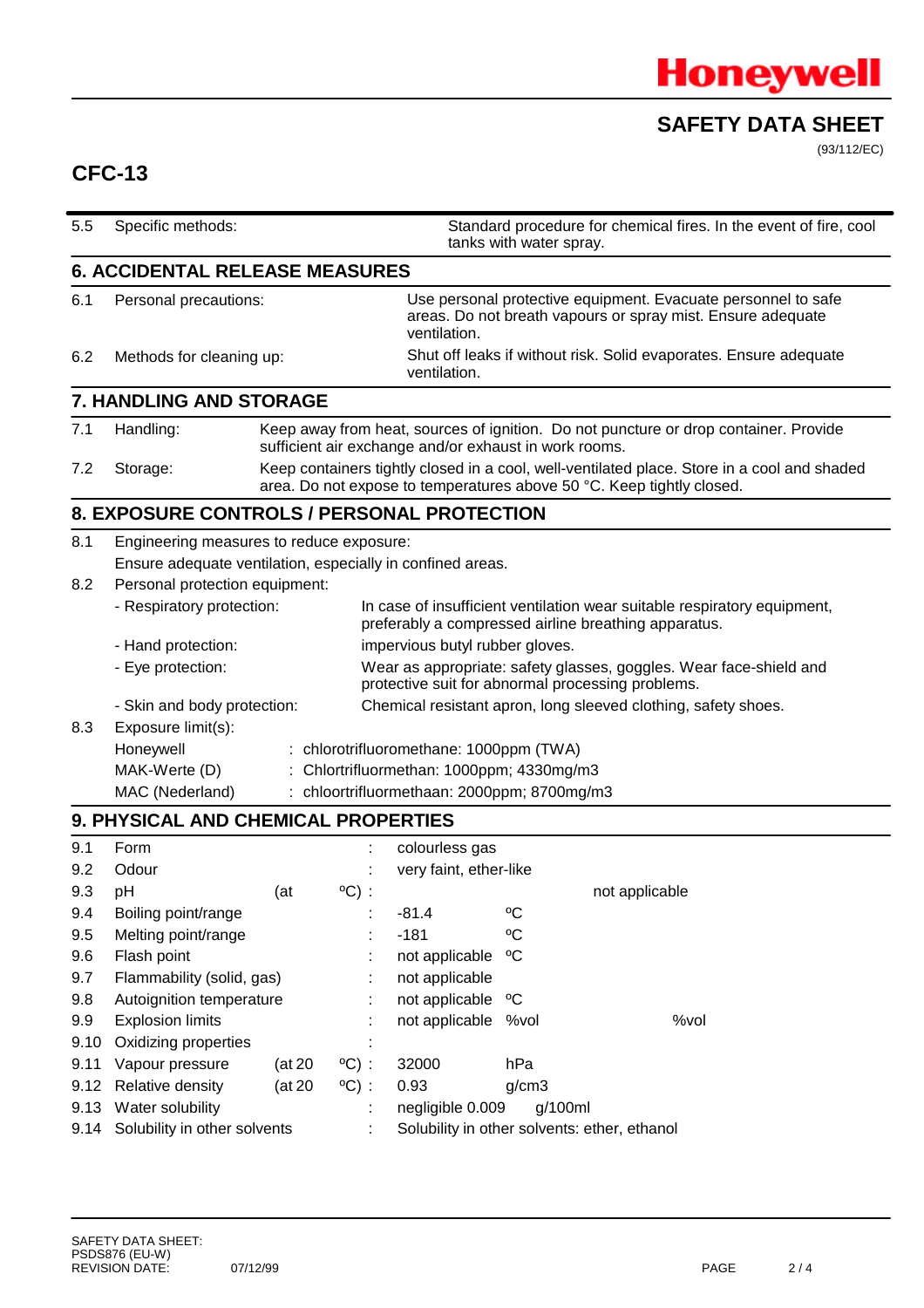

(93/112/EC)

# **CFC-13**

|                     | 9.15 Partition coefficient (n-<br>octanol/water)                                                                                                                                                                                                                      |                                                                                                                                                                                                                   |                                                                                   |  |  |  |  |
|---------------------|-----------------------------------------------------------------------------------------------------------------------------------------------------------------------------------------------------------------------------------------------------------------------|-------------------------------------------------------------------------------------------------------------------------------------------------------------------------------------------------------------------|-----------------------------------------------------------------------------------|--|--|--|--|
| 9.16                | Vapor density                                                                                                                                                                                                                                                         |                                                                                                                                                                                                                   | $3.62$ (air=1)                                                                    |  |  |  |  |
| 9.17                | <b>Evaporation Rate</b>                                                                                                                                                                                                                                               |                                                                                                                                                                                                                   | no data available                                                                 |  |  |  |  |
| 9.18                | Other information                                                                                                                                                                                                                                                     |                                                                                                                                                                                                                   |                                                                                   |  |  |  |  |
|                     |                                                                                                                                                                                                                                                                       | <b>10. STABILITY AND REACTIVITY</b>                                                                                                                                                                               |                                                                                   |  |  |  |  |
| 10.1                | Stability:                                                                                                                                                                                                                                                            | Decomposition starting from 260°C.                                                                                                                                                                                | Stable at normal conditions. No decomposition if stored and applied as directed.  |  |  |  |  |
| 10.2                | Conditions to avoid:                                                                                                                                                                                                                                                  |                                                                                                                                                                                                                   | Fire or intense heat may cause violent rupture of packages.                       |  |  |  |  |
| 10.3                | Materials to avoid                                                                                                                                                                                                                                                    |                                                                                                                                                                                                                   | reacts violently with metals (at high temperatures). Contact with water liberates |  |  |  |  |
|                     |                                                                                                                                                                                                                                                                       | hazardous gas (risk of explosion).<br>10.4 Hazardous decomposition products: (halogenated compounds, hydrogen halides (HCI, HF), carbonyl halides<br>(COCI <sub>2</sub> ), carbon monoxide, carbon dioxide (CO2). |                                                                                   |  |  |  |  |
|                     |                                                                                                                                                                                                                                                                       | <b>11. TOXICOLOGICAL INFORMATION</b>                                                                                                                                                                              |                                                                                   |  |  |  |  |
| 11.1                | Acute toxicity:                                                                                                                                                                                                                                                       |                                                                                                                                                                                                                   | slightly harmful by inhalation                                                    |  |  |  |  |
| Irritation:<br>11.2 |                                                                                                                                                                                                                                                                       |                                                                                                                                                                                                                   |                                                                                   |  |  |  |  |
|                     | - Skin:                                                                                                                                                                                                                                                               |                                                                                                                                                                                                                   | slightly irritant. may cause frostbite.                                           |  |  |  |  |
|                     | - Eyes:                                                                                                                                                                                                                                                               | slightly irritant                                                                                                                                                                                                 |                                                                                   |  |  |  |  |
|                     | 11.4 Chronic toxicity:                                                                                                                                                                                                                                                |                                                                                                                                                                                                                   | no data available                                                                 |  |  |  |  |
|                     |                                                                                                                                                                                                                                                                       | <b>12. ECOLOGICAL INFORMATION</b>                                                                                                                                                                                 |                                                                                   |  |  |  |  |
| 12.1                | Mobility:                                                                                                                                                                                                                                                             |                                                                                                                                                                                                                   | Aquatic toxicity is unlikely due to low solubility.                               |  |  |  |  |
| 12.2                | Ecotoxicity:                                                                                                                                                                                                                                                          |                                                                                                                                                                                                                   |                                                                                   |  |  |  |  |
| 12.3                | Other information:<br>Ozone depletion potential; ODP; $(R-11 = 1) = 1$<br>Global warming potential (GWP) = 11700                                                                                                                                                      |                                                                                                                                                                                                                   |                                                                                   |  |  |  |  |
|                     |                                                                                                                                                                                                                                                                       | <b>13. DISPOSAL CONSIDERATIONS</b>                                                                                                                                                                                |                                                                                   |  |  |  |  |
|                     | Offer surplus and non-recyclable solutions to an established<br>13.1 Waste from residues / unused products:<br>disposal company. In accordance with local and national<br>regulations. S59 - Refer to manufacturer/supplier for information on<br>recovery/recycling. |                                                                                                                                                                                                                   |                                                                                   |  |  |  |  |
|                     | Do not reuse empty containers. Empty pressure vessels should<br>be returned to the supplier.                                                                                                                                                                          |                                                                                                                                                                                                                   |                                                                                   |  |  |  |  |
|                     |                                                                                                                                                                                                                                                                       | <b>14. TRANSPORT INFORMATION</b>                                                                                                                                                                                  |                                                                                   |  |  |  |  |
|                     | UN No                                                                                                                                                                                                                                                                 | 1022                                                                                                                                                                                                              |                                                                                   |  |  |  |  |
|                     | ADR/RID                                                                                                                                                                                                                                                               | Proper shipping name                                                                                                                                                                                              | chlorotrifluoromethane (R13)                                                      |  |  |  |  |
|                     |                                                                                                                                                                                                                                                                       | HI No                                                                                                                                                                                                             | 20<br>Label<br>2.2                                                                |  |  |  |  |
|                     |                                                                                                                                                                                                                                                                       | UN No                                                                                                                                                                                                             | 1022<br>2.2A<br>Class & Item $\therefore$                                         |  |  |  |  |
|                     | <b>IMDG</b>                                                                                                                                                                                                                                                           | Proper shipping name                                                                                                                                                                                              | chlorotrifluoromethane (R13)                                                      |  |  |  |  |
|                     |                                                                                                                                                                                                                                                                       | <b>IMDG Page</b>                                                                                                                                                                                                  | 2122<br>UN No<br>1022<br>2.2<br>Class:                                            |  |  |  |  |
|                     |                                                                                                                                                                                                                                                                       | EmS                                                                                                                                                                                                               | $2 - 09$<br><b>MFAG</b><br>350                                                    |  |  |  |  |
|                     |                                                                                                                                                                                                                                                                       | Marine pollutant                                                                                                                                                                                                  | not applicable                                                                    |  |  |  |  |
|                     | IATA / ICAO                                                                                                                                                                                                                                                           | Proper shipping name                                                                                                                                                                                              | chlorotrifluoromethane (R13)                                                      |  |  |  |  |
|                     |                                                                                                                                                                                                                                                                       | Class                                                                                                                                                                                                             | 2.2                                                                               |  |  |  |  |
|                     |                                                                                                                                                                                                                                                                       | <b>15. REGULATORY INFORMATION</b>                                                                                                                                                                                 |                                                                                   |  |  |  |  |